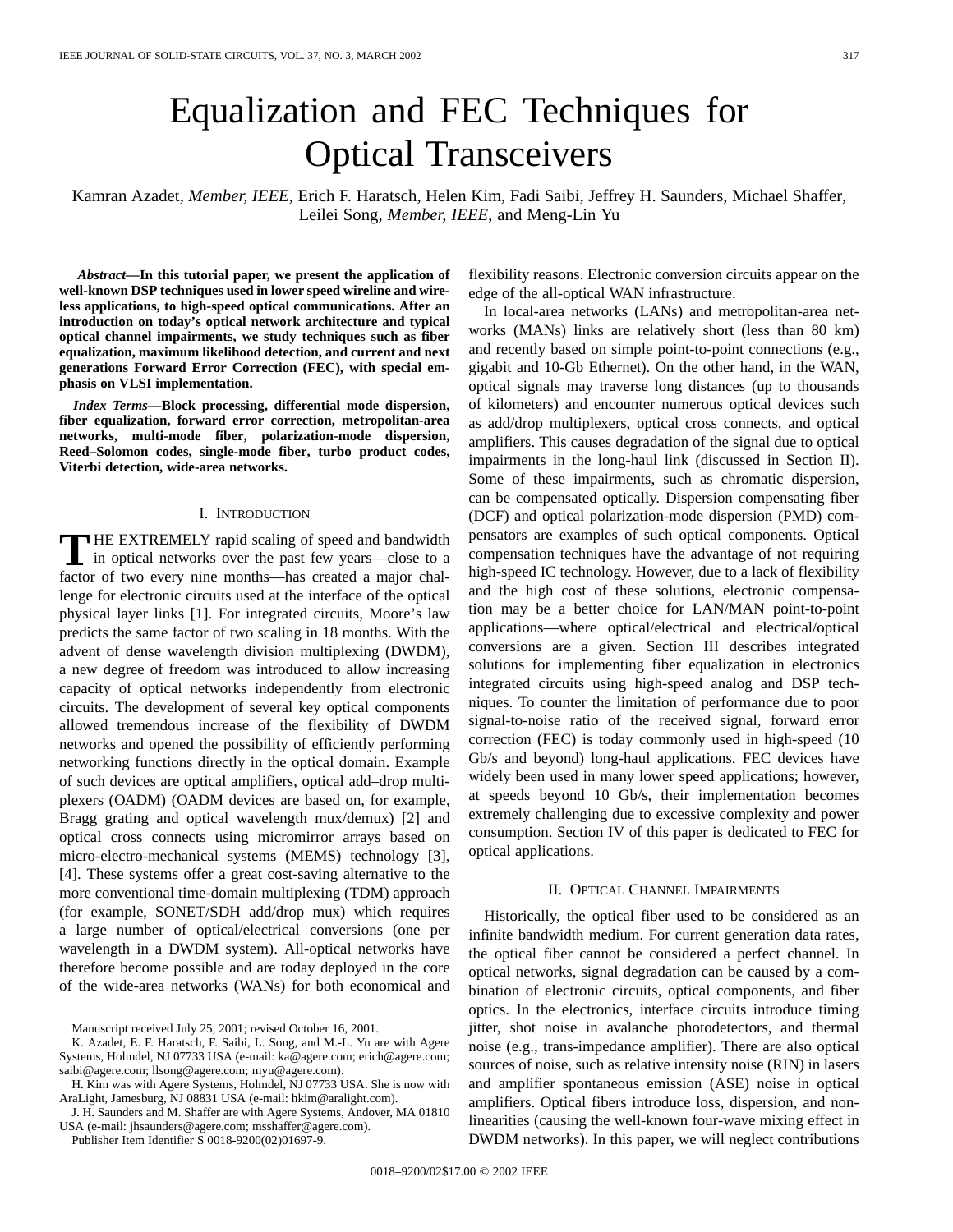

Fig. 1. DMD in MMF.



Fig. 2. Measured impulse response of a MMF.

from nonlinearities (this is possible for low transmit power levels, on the order of a few milliwatts). A general overview of impairments in optical fibers is presented in [5] and [6]. To better understand the optical channel, we briefly describe dispersion in multi-mode and single-mode fibers.

#### *A. Multi-Mode Fiber*

Multi-mode fibers (MMFs) are used in LANs and back-plane applications over short distances (up to 300 m) in the enterprise networks. Due to their thicker core (typically 62.5  $\mu$ m) compared to single-mode fiber (SMF) (9  $\mu$ m) and ease of termination, they are usually the fiber of choice for vertical backbones inside a building (LAN infrastructure). They are also used in conjunction with lower cost laser technology such as vertical-cavity surface-emitting lasers (VCSELs). There are different propagation delays for each mode of the fiber, which causes a dispersion called differential mode dispersion (DMD), illustrated in Fig. 1.

As a consequence in the case of MMF, the impulse response of the optical fiber is a set of discrete pulses (corresponding to different modes of propagation) appearing with different amplitudes at different time instances. A measured impulse response for a 1-km MMF, with 850-nm VCSEL is shown in Fig. 2.

When taking into account bandwidth limitations in the electronics circuits used with MMF, the overall impulse response has a Gaussian shape (in the above measurement, wide-band equipment was used). The spread of the fiber impulse response is on the order of few bit periods at gigabit rates, and few tens of bit periods at 10-Gb/s rates. This causes inter-symbol interference (ISI) which can be compensated using equalization techniques as described in Section III. To a first order, the spread of the impulse response grows linearly with the length of MMF.



Fig. 3. Representation of polarization states.



**Input Principal States of Polarization** 

Fig. 4. Polarization mode dispersion in SMF.



Fig. 5. DGD statistical distribution.

## *B. Single-Mode Fiber (SMF)*

As indicated by their name, ideal SMFs have only one mode of propagation, thus avoiding the previous type of dispersion. However, over long distances (beyond tens of kilometers), irregularities such as random variations in the geometrical section of the fiber and nonsymmetrical mechanical stresses (bending, spinning) induce birefringence in the SMF (a very slight difference of refractive index for different cross-sectional orientations). This produces severe signal degradations at speeds of 10 Gb/s and beyond.

Let us choose a cross-sectional  $x-y$  reference frame to describe the optical field components. By normalizing the amplitude of the optical signal  $|s\rangle$ , all states of polarizations can be obtained by considering two parameters: the relative phase difference and the relative amplitude of the propagating waves along the  $x$  and  $y$  axes. With these two degrees of freedom, the state of polarization is mathematically described using the Jones representation

$$
|s\rangle = \begin{pmatrix} \cos(\theta/2)e^{-i\Delta/2} \\ \sin(\theta/2)e^{+i\Delta/2} \end{pmatrix}
$$
  
 
$$
\approx \begin{pmatrix} \cos(\alpha)\cos(\gamma) - i\sin(\alpha)\sin(\gamma) \\ \sin(\alpha)\cos(\gamma) + i\cos(\alpha)\sin(\gamma) \end{pmatrix}
$$

The parameters  $(\alpha, \gamma)$  give a graphical representation of the states of polarization in the  $x-y$  plane (Fig. 3). Named after this latter graphical representation, polarization is in general elliptic, linear ( $\gamma = 0$ ), or circular ( $\gamma = \pm \pi/4$ ).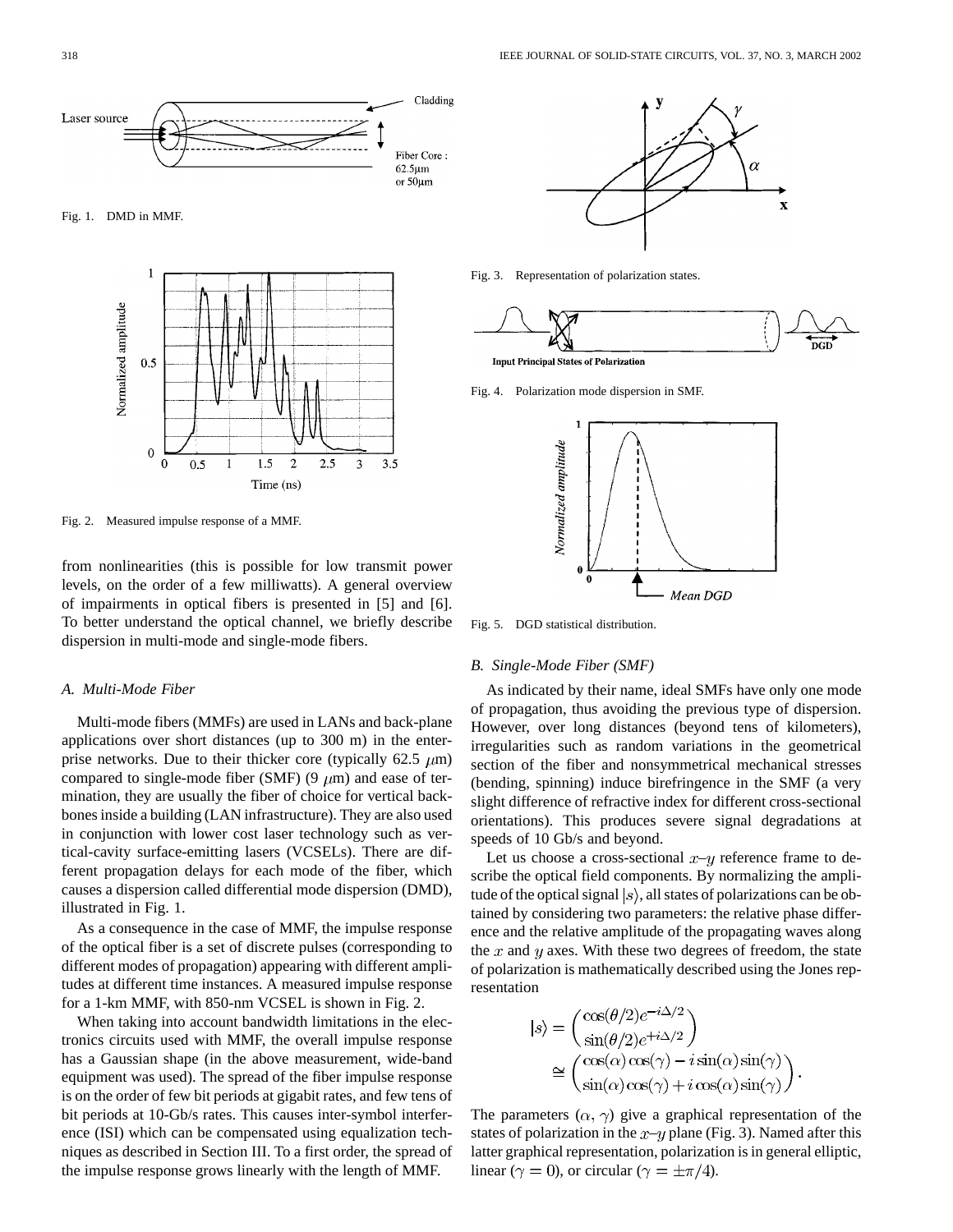

Fig. 6. (a) Measured and (b) simulated PMD in an SMF.



Fig. 7. (a) Analog fiber equalization simulation results. (b) Analog feed-forward equalizer architecture.

Birefringence gives rise to a fast and a slow principal state of polarization. A single pulse at the fiber input is split into two pulses at the output of the fiber, as shown in Fig. 4. The difference of their arrival time at the other end of the link is called differential group delay (DGD).

Birefringence can be considered as a random variable that grows in a random-walk fashion along the fiber propagation axis. Consequently, the DGD follows a Maxwellian distribution (Fig. 5). The DGD value could vary statistically to large numbers and PMD compensation systems may need to handle relatively large DGD values even if the average DGD is reasonably small with respect to the bit period. The statistical information given by those random quantities is applicable to a population of fibers built through similar manufacturing processes and used in similar field conditions. Another important property of PMD was discovered by Foschini and Poole, who showed—through stochastic analysis—that the rms DGD is proportional to the square root of the fiber length [7], or in other words, the magnitude of PMD doubles when the length of the fiber link quadruples. The proportionality coefficient (often expressed in  $ps/\sqrt{km}$ ) quantifies the magnitude of this random phenomenon independently of the length of the link and is a reference number used to characterize a homogeneous population of fibers (provided by fiber manufacturers) with respect to PMD.

In the case of a first-order model, it can be shown that the output electrical signal  $(signal(t))$  can be expressed as

$$
signal(t) = \kappa s \left( t - \frac{\tau_0}{2} \right) + (1 - \kappa)s \left( t + \frac{\tau_0}{2} \right)
$$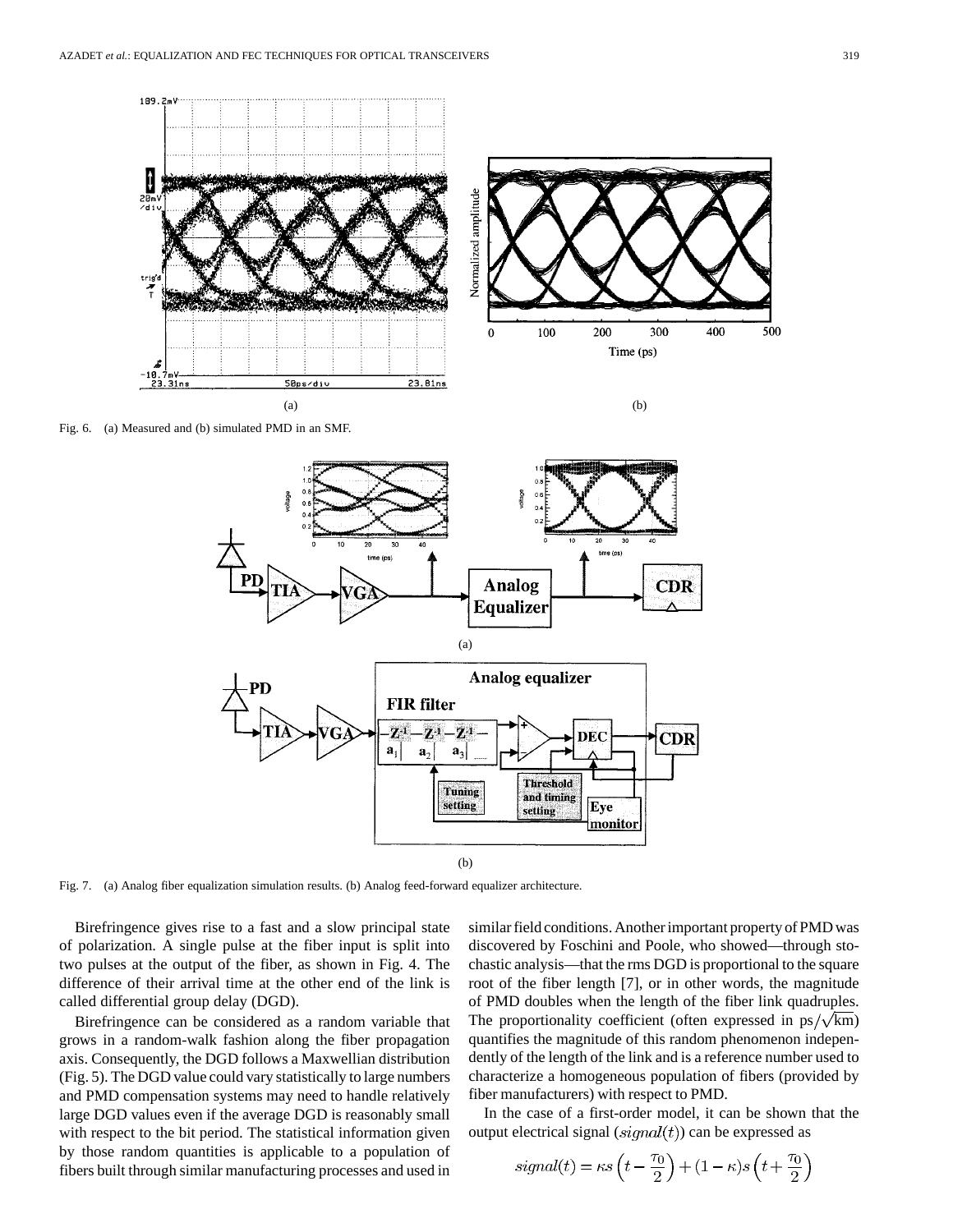

Fig. 8. A 10-Gb fiber equalizer micrograph.

where  $s(t)$  is the input electrical signal,  $\kappa$  is a parameter which depends on the input polarization conditions ( $0 \le \kappa \le 1$ ), and  $\tau_0$  is the value of the DGD. The overall channel in the above equation is linear. Fig. 6 shows measured and simulated eye diagrams at the output of a high PMD optical link. In this experiment, we generated PMD by concatenating two short High-Birefringence fibers (50 ps DGD each).

Higher order PMD effects result in general in nonlinear effects in the electrical domain, despite the fact that the channel is linear in the optical domain. Using simulation models, it is possible to produce fairly accurate simulation results for PMD in SMF (without optical nonlinearities) as demonstrated in Fig. 6(a) and (b), which shows, respectively, measured and simulated eye diagrams of a 10-Gb/s bit-stream distorted by ISI caused by PMD. Fig. 6 shows a good agreement between measurements and simulations based on simple theoretical fiber models. Having introduced dispersion, we now present techniques for electrically compensating dispersion in single-mode and multi-mode fibers in Section III.

## III. FIBER EQUALIZATION

Adaptive equalization has been widely used in communications applications such as voice-band modems, wireless, digital subscriber lines, and ISDN, and even at rates close to 1 Gb/s in disk drives. However, implementation of equalization at rates exceeding 10 Gb/s for optical applications is not so straightforward. Previous work [8] proposed the general concept of electrical compensation of DMD in MMFs, and in [9]–[11] board-level implementations of 10-Gb/s electrical fiber equalization have been reported. The main challenge in the implementation of high-speed digital equalization resides in the design of a  $>10$  GS/s analog-to-digital (A/D) converter. Therefore, purely analog equalization can be a more practical alternative to digital equalization [Fig.  $7(a)$  and (b)]. Fig.  $7(a)$ shows how an analog equalizer is inserted within a conventional receiver path that contains a linear transimpedance amplifier





Fig. 9. A 10-Gb SMF equalization. (a) Optical channel output (input to equalizer). (b) A 10-Gb/s fiber equalizaer output eye diagram.

(TIA), a linear variable gain amplifier (VGA), and the clock and data recovery (CDR) on the other hand. Fig. 7(b) shows some of the internal details of the analog equalizer chip, implemented using analog delay lines, wide-band digitally programmable multipliers, and a digital tap adaptation algorithm. Tap adaptation can be performed using the least-mean square (LMS) algorithm or eye monitoring techniques [11]. Such an equalizer can be used for extending distances of 10-Gb/s bit streams over MMF up to 300 m, and compensating up to 50 ps DGD for SMF, increasing operating distances of SONET/SDH and emerging 10-Gb Ethernet networks. This equalizer was implemented in a  $0.25 - \mu m$  SiGe technology of Agere Systems (Fig. 8). The chip size is  $2.5 \times 2.5$  mm<sup>2</sup>. Fig. 9 illustrates measured results of SMF equalization using this device. In this experiment, the signal bit rate was 10 Gb/s and the channel was an SMF of PMD  $=$  50 ps (using a PMD emulator), with a receiver that had less than 10-GHz bandwidth.

Assuming high-speed A/D conversion can be implemented at high rates of 10 GS/s and beyond, DSP based equalization offers a more accurate and higher performance alternative to analog equalization. The general structure of a DSP-based fiber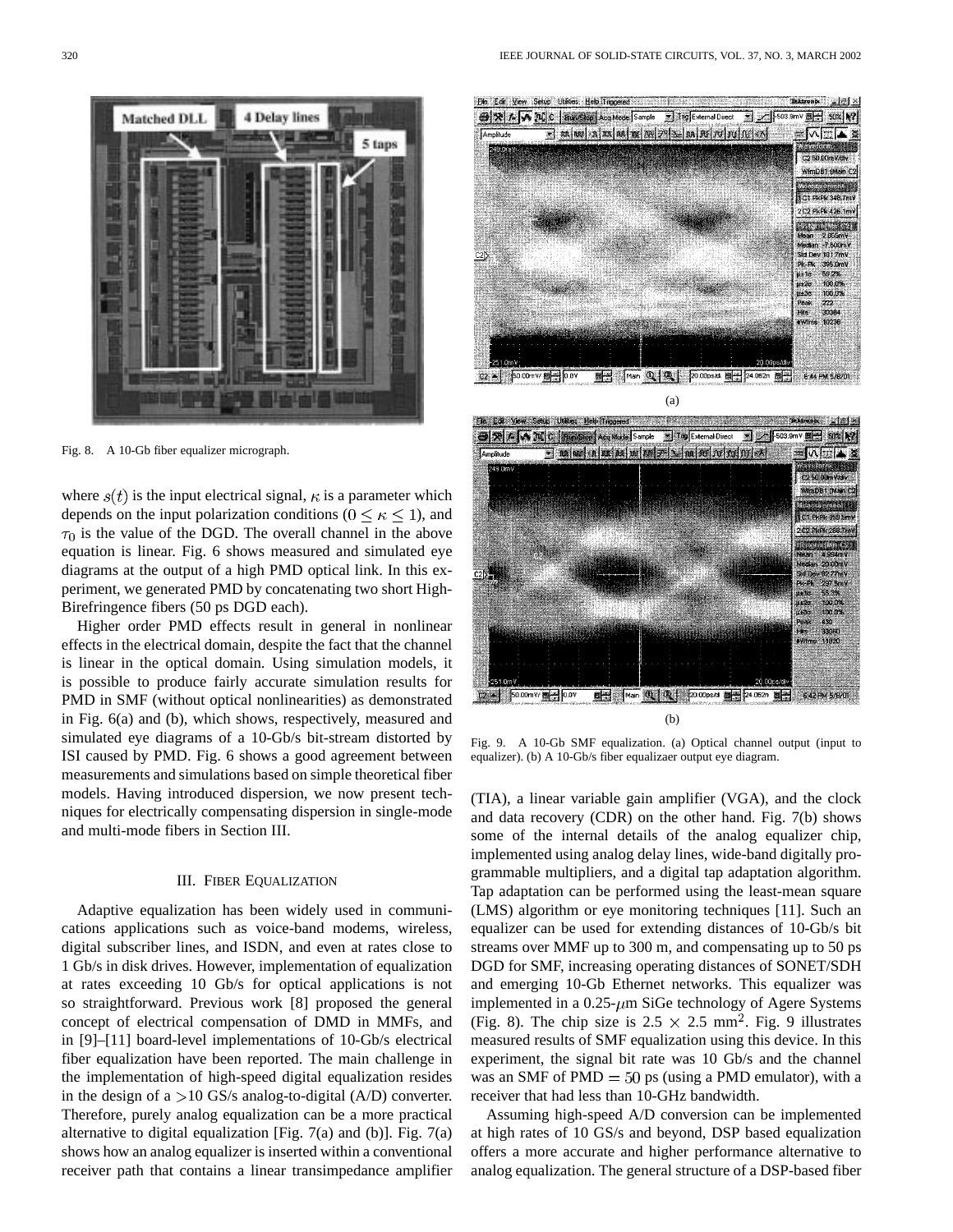

Fig. 10. DSP-based fiber equalization.



Fig. 11. DSP equalization experiment with MMF.

equalizer setup described here is shown in Fig. 10. In this experiment, a 1-km-high DMD MMF was used in conjunction with an 850-nm VCSEL delivering an 8-b/10-b encoded 1.25-Gb/s bit-stream (Gigabit Ethernet 1000BASE-X).

It is obviously very important that the optical detector must be kept linear (no internal hard decisions or slicing), otherwise performance of the digital equalizer would be compromised. Here, A/D conversion was performed using a 4-GS/s digitizing scope, which generated a long electrical waveform. This waveform was then oversampled by a large factor to create an approximation of a continuous-time waveform. The setup of Fig. 10 was then implemented using MATLAB simulations of timing recovery (absolute transmit frequency was unknown) and adaptive digital equalization. In this experiment, design parameters were: 5-b A/D, five-tap feed-forward equalizer (FFE), and three-tap decision feedback equalizer (DFE). Ninety-six ps peak-peak jitter was added to the input signal sampling phase. Achieved output SNR was 24 dB after equalization. Fig. 11 shows the simulation result showing a completely closed eye, and a "clean" nonre-



Fig. 12. MLSE optical receiver.

turn-to-zero (NRZ) signal after equalization (equalizer tap adaptation starts at sample #2000).

Performance can be further improved using maximum likelihood sequence estimation (MLSE). MLSE is commonly used in disk drives. However, as opposed to disk-drive applications where the recording channel can be characterized beforehand, optical channels (depending on fiber type and length) are not known *a priori*. This requires channel estimation, and flexible trellis decoding (or adaptive Viterbi decoding) as shown in Fig. 12. In the case of the above MMF channel, MLSE provides 3-dB improvement over the adaptive equalizer.

In Fig. 12, channel estimation provides the discrete impulse response of the channel. This is used to construct the trellis corresponding to the ISI channel, as well as to generate a timing function for baud-rate timing recovery.

Now let us discuss the main implementation challenge: how to implement A/D conversion and digital signal processing functions at multi-gigabit rates. One solution to alleviate speed limitations in the A/D converter and DSP implementation is to use parallel processing or interleaving, as illustrated in Fig. 13. The circuit design difficulty is now concentrated in the design of an interleaved up-front track and hold. In a 10-GS/s system, this would require accurate 100-ps spacing between subsampling phases.

Even though in the case of feed-forward equalization block processing seems relatively straightforward, it is not so simple in the case of a DFE, due to the feedback loop and quantization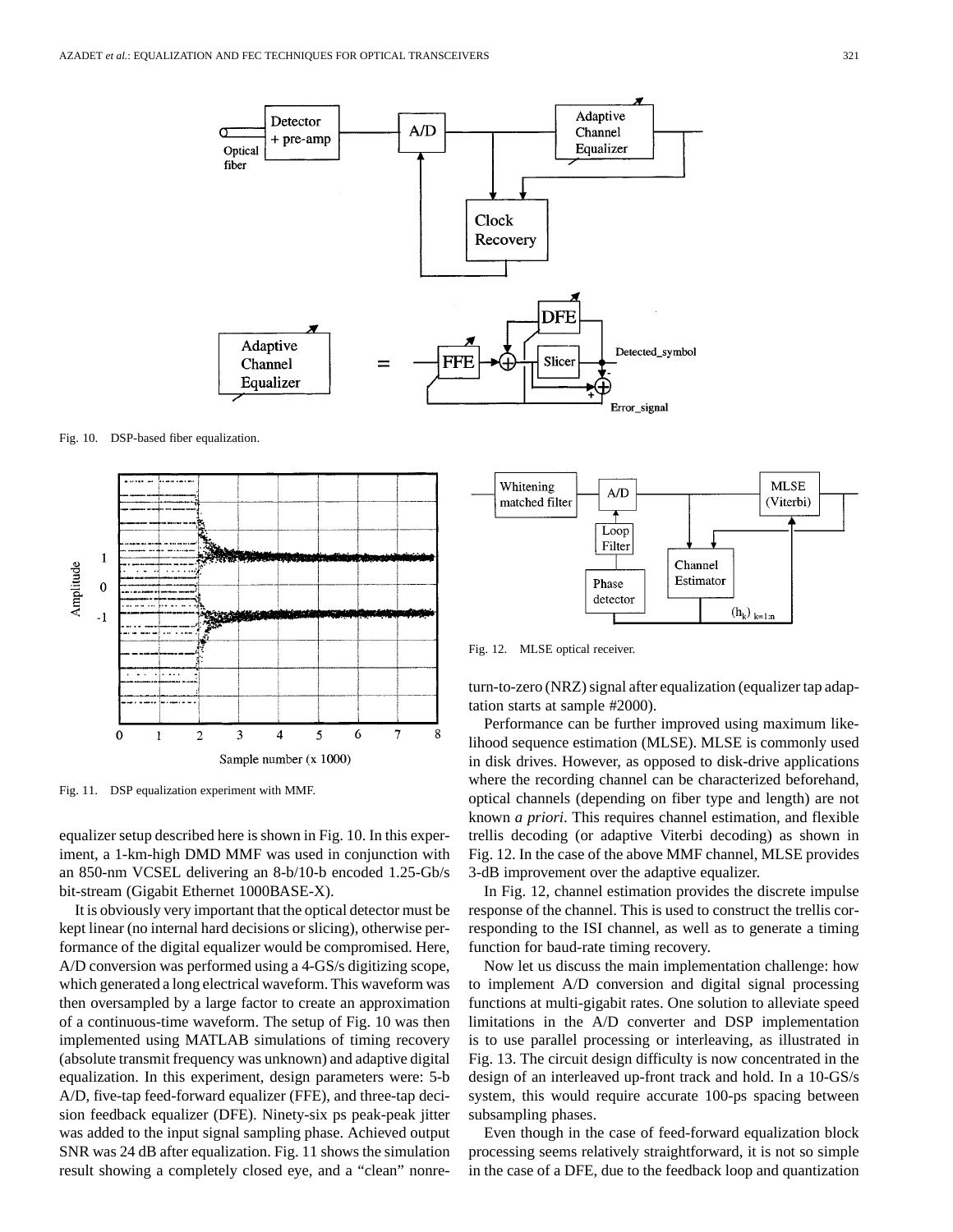

Fig. 13. Block processing DSP architecture.



Fig. 14. Trellis collapsing Viterbi decoder.

within the loop. However, a look-ahead architecture with speculative computations can be introduced to arbitrarily speed up the DFE [12]. Viterbi decoders can also be implemented using parallel processing as reported in [13]–[15].

One technique is based on trellis collapsing [13], shown in Fig. 14. In the example of Fig. 14, three time steps are merged into a single step by considering all possible transitions (4 in this case) from a starting state (time  $n$ ) to an ending state (time instant  $n + 3$ ). By computing the minimum distance path for each [starting state  $\rightarrow$  ending state] transition, a branch metric can be obtained (Fig. 14).

Another technique called "sliding window Viterbi" has the interesting feature that the complexity increases only linearly with the parallel processing factor [13]–[15]. Viterbi decoding is performed on overlapping windows of data. A high-throughput decoder is implemented using many Viterbi decoders in parallel, where each of them is sequentially decoding its own time window and does not require information from other decoders. In order to allow for synchronization (initial state is unknown) and trace-back operation, it is necessary to allow for some overhead as shown in Fig. 15.

## IV. FORWARD ERROR CORRECTION

FEC is already used in many long-haul optical systems. It helps to relax SNR requirements by introducing a relatively small overhead in the transmitted signal (overhead on the order of few percent). In long-haul applications, there are currently two FEC standards. "In-band" FEC is used in SONET/SDH framing protocol, where redundant bits are inserted inside available overhead bytes of SONET/SDH frames. Due to the limited number of available bytes, the code chosen was a 3-bit error-correcting BCH code. For greater coding performance, submarine systems have recommended a coding that requires increase of the transmitted rate by 7% (out-of-band signaling) and provides a simple framing with a synchronization byte. This code is based on a Reed–Solomon RS(255, 239) code and is specified in the ITU-T G.975 recommendations.

Reed–Solomon codes are a nonbinary subclass of BCH codes [16]. The RS(255, 239) code can correct up to  $t = 8$ random symbol errors. The RS(255, 239) code has a coding gain of around 5.5 dB at a bit error rate (BER) of  $10^{-12}$ and the output BER can be reduced to  $10^{-15}$  given an input BER of  $10^{-4}$ . Another interesting property of RS codes is their burst-error-correcting capability. A single RS(255, 239) code can correct bursts of length up to 64 bit. This can be further increased using block interleaving, where encoding is carried out row-wise while codeword symbols are transmitted column-wise such that long bursts of errors get distributed into multiple code words and essentially the number of errors in each code word gets reduced. A 16-way interleaved RS(255, 239) code is recommended by ITU-T [17] which can correct bursts up to 1024 bit. In this section, we first give an overview of the encoding and decoding of RS codes, then present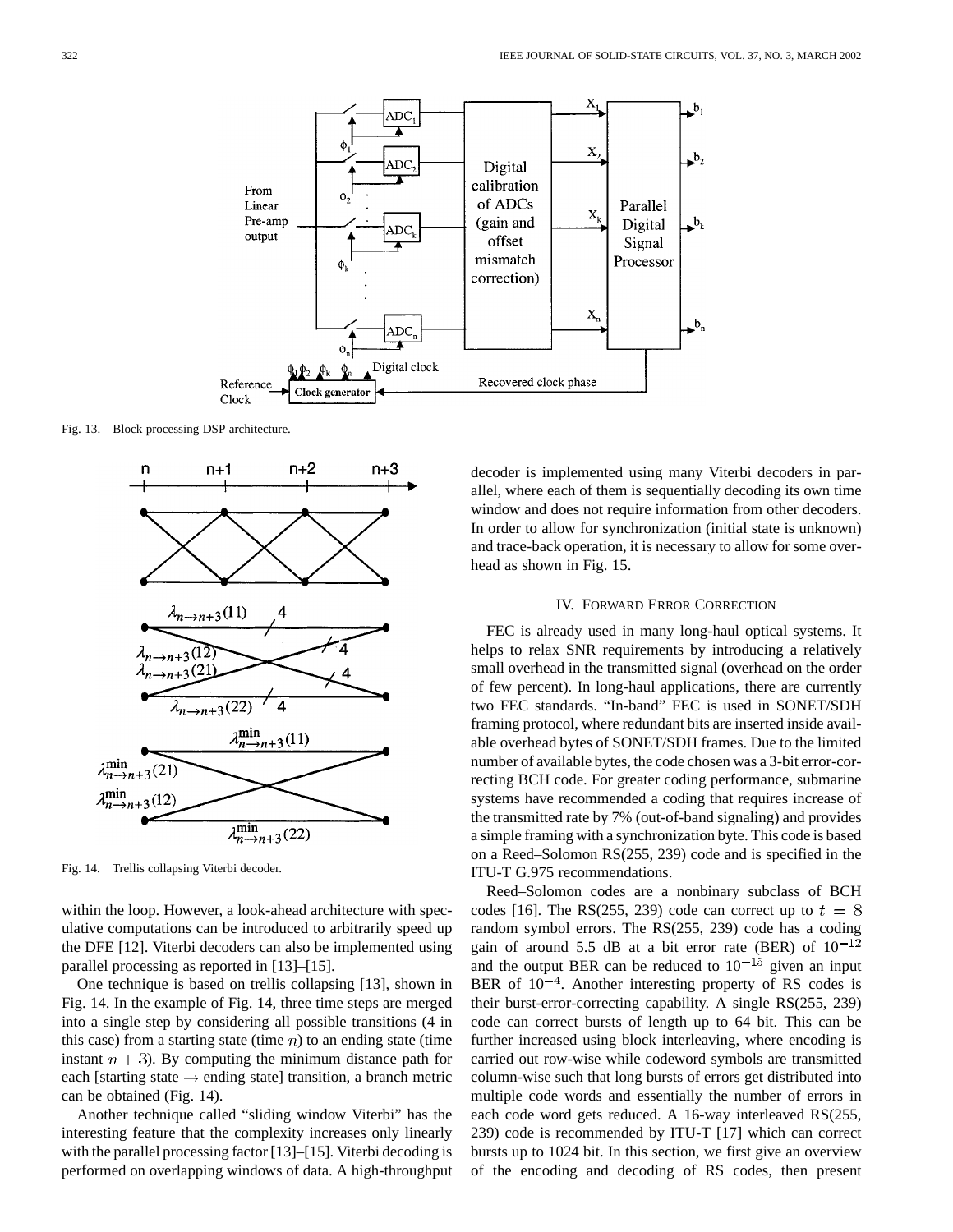

Fig. 15. Sliding window Viterbi decoding.



Fig. 16. RS encoder architecture.

the design and implementation results of a single-chip quad 2.5-G/10-G FEC device for optical communication. Finally, we recommend other candidate FEC codes with larger coding gains for future optical communication systems.

#### *A. RS Encoding*

RS codes are linear cyclic codes and hence can be defined by a generator polynomial  $G(x)$ . The generator polynomial of RS(255, 239) code is chosen such that 16 consecutive powers of  $\alpha$  are roots of  $G(x)$ , i.e.,

$$
G(x) = \prod_{i=0}^{15} (x - \alpha^i)
$$

where  $\alpha$  is a root of a binary primitive polynomial  $p(x)$  of degree 8 that generates the Galois field  $GF(2<sup>8</sup>)$ . All valid code word polynomials are multiples of  $G(x)$ .

Suppose that  $D(x)$  is an information polynomial. RS encoding can be carried out as follows:

$$
c(x) = D(x) \cdot x^{16} + \langle D(x) \cdot x^{16} \rangle_{G(x)}
$$

where  $\langle \cdot \rangle_{G(x)}$  denotes the remainder polynomial after division by  $G(x)$ , whose coefficients correspond to the parity check bytes  $r(x)$ . It is not difficult to verify that the code word polynomial  $c(x)$  obtained in such a way is a multiple of the

generator polynomial  $G(x)$ . Hence, encoding of an RS code involves long polynomial divisions over  $GF(2<sup>8</sup>)$ . A serial RS encoder can be implemented using a linear feedback shift register as shown in Fig. 16, which has a throughput rate of one symbol per cycle.

## *B. Decoding*

Suppose that  $c(x)$ ,  $v(x)$ , and  $e(x)$  are the transmitted code word polynomial, the received polynomial, and the error polynomial, respectively, with the relation  $v(x) = c(x) + e(x)$ . The syndrome-based RS decoding consists of three steps [16]:

- 1) Compute the syndrome polynomial  $S(x) = \sum_{i=0}^{2t-1} s_i x^i$ , where  $s_i = v(\alpha^i), i = 0, \ldots, 2t$ .
- 2) Solve the key equation  $S(x) \cdot \Lambda(x) = \Omega(x) \bmod x^{2t}$ , to find the error locator polynomial  $\Lambda(x)$  and error evaluator polynomials  $\Omega(x)$ .
- 3) Compute the error locations and error values using Chien Search and Forney's algorithm, respectively.

#### *C. A Quad 2.5G/10G FEC Device*

An FEC optical networking interface device that implements both an in-band BCH-3 code as well as an out-of-band RS(255, 239) code has been designed and fabricated. This device supports an 8-way interleaved BCH-3(4359, 4320) code, as well as 16-way interleaved RS FEC in quad 2.5-Gb/s mode, and 16/64-way interleaved RS FEC in 10-Gb/s system payload rates.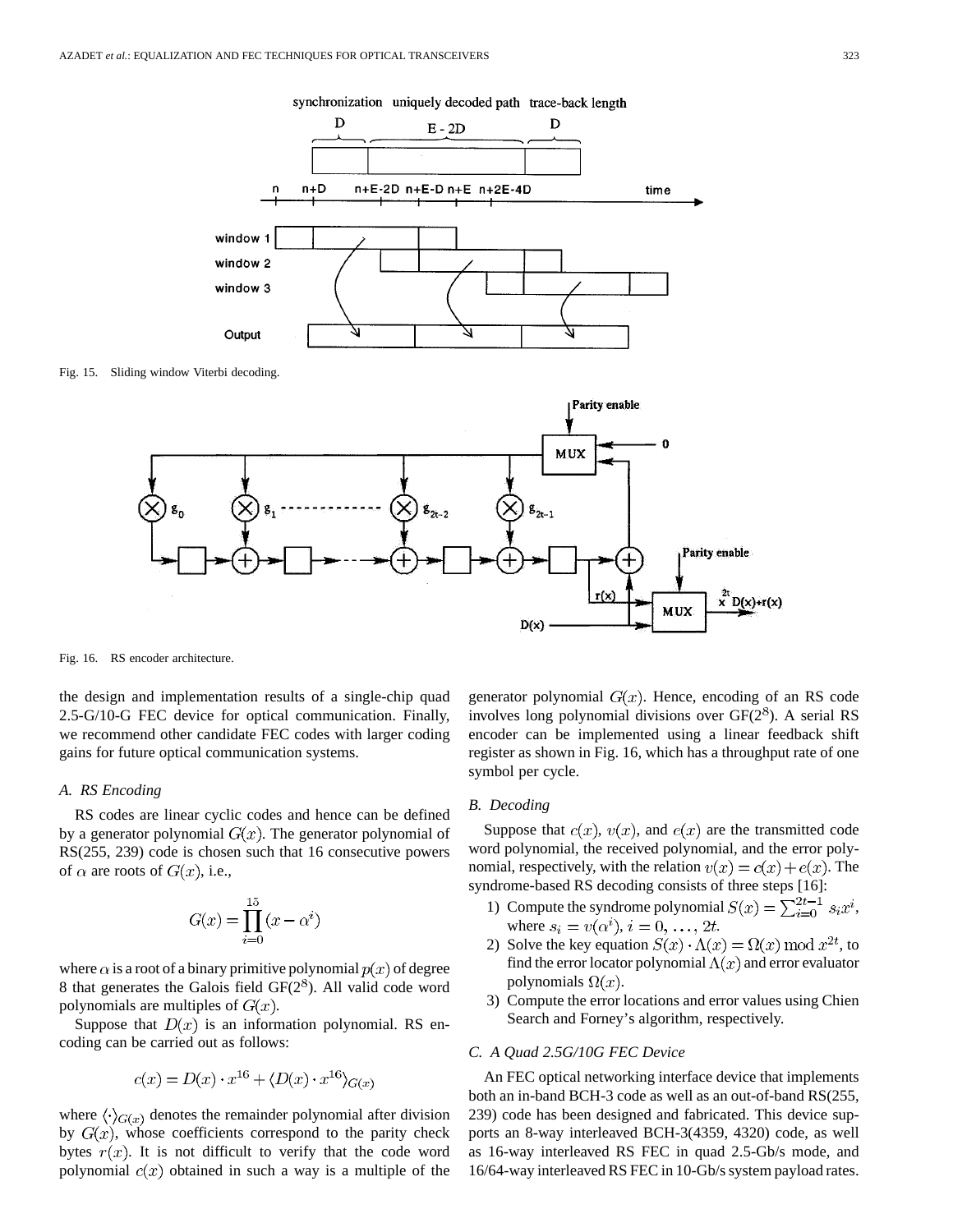

Fig. 17. Block diagram of one decoder slice.

The architecture design and some implementation results of the RS decoder in this device are presented in this section.

*1) Decoder Data Path Architecture:* Sixteen hardware decodersareimplementedtosupport16/64-wayinterleaving.These are partitioned into four decoder slices to support the four independent channels in the Quad 2.5-Gb/s operating mode. Each decoder slice contains four syndrome generators, one shared key equation solver block, and four Chien Search blocks. The latency of the syndrome generator and the Chien Search block is 255 cycles,whilethekeyequationsolverblockhasalatencyof16cycles. Time-multiplexing one key equation solver block among four decoders leads to substantial hardware savings as it is the most complicatedblockinRSdecoding.Thetop-levelblockdiagramofone decoder slice is shown in Fig. 17.

*2) Parallel Implementation of the Modified Euclidean Algorithm:* The second step in RS decoding of solving the key equation is the most challenging process. In general, it can be carried out using either the Berlekamp–Massey algorithm or the Euclidean algorithm [16]. Both algorithms find the error locator polynomial  $\Lambda(x)$  and error evaluator polynomial  $\Omega(x)$  within 2t iterations (where  $t$  is the maximum number of correctable errors), and each iteration requires Galois field multiplication and division operations. These are not suitable for high-speed implementations. Fortunately, the expensive division operation in both algorithms can be replaced by multiplications. A modified division-free Euclidean algorithm can be found in [18]. An inversion-less Berlekamp–Massey algorithm can be found in [19], [20]. When the actual number of errors is less than  $t$ , the error locator and error evaluator polynomials can be found in less than  $2t$  cycles. We took advantage of this fact to design a low-power parallel implementation of the modified Euclidean algorithm by terminating the computation earlier and putting the entire block into a built-in low-power mode. Readers are referred to [21] for a detailed description of this parallel implementation and comparisons with a serial implementation of the Euclidean algorithm, as well as implementations of the Berlekamp–Massey algorithm.

*3) Control Mechanism for Power Reduction:* As the functional blocks of the RS decoder are naturally divided into three subblocks according to the three decoding steps, three control circuits are implemented in the RS decoder, one for each decoding step. The start-of-frame pulse resets and starts a new computation in the syndrome generator controller. Upon completion and in case of errors, this syndrome generator controller issues a start-pulse signal to trigger the computation of the key equation solver block; then completion of the key equation solving triggers the Chien Search and error correction.

A testing circuit is implemented after the syndrome generator to check if there are errors in the received block. If all syndromes are zero, then the rest of the decoder is put into low-power mode and the received block is output unaltered. For an input BER of around  $10^{-4}$ , errors occur about 20% of the time; for an input BER of  $10^{-5}$ , only the syndrome generator needs to be active most of the time. As a result, the three-step control circuitry allows the decoder to take advantage of the input BER statistics to save average power consumption.

*4) Automatic Disable of Error Correction Upon Detection of Uncorrectable Errors:* A salient feature of this RS decoder is that it can disable the error correction automatically when uncorrectable errors are detected, hence prevent the decoder from further corrupting the data. In the case when the number of symbol errors is  $N_e \leq t$ , the error locator polynomial  $\Lambda(x)$ computed in the previous step has exactly  $N_e$  roots in  $GF(2^8)$ which can be found through exhaustive search (Chien Search). However, when the number of errors exceeds the maximum number of correctable errors  $t$ , this case can be detected by a discrepancy between the degree of  $\Lambda(x)$  and the number of roots found from Chien Search. When uncorrectable errors are found, error correction is automatically disabled and the decoder is bypassed.

*5) Implementation Results:* The decoder outputs the decoded data as well as the error correction information, including the total number of corrected symbols and the total number of uncorrectable blocks within one frame. Implemented in Agere Systems  $0.16 - \mu m$  CMOS technology, the encoder has a gate count of about 100 K; the decoder has a gate count of 1.8 M and an estimated power consumption of 350 mW. The die photo of this device is shown in Fig. 18.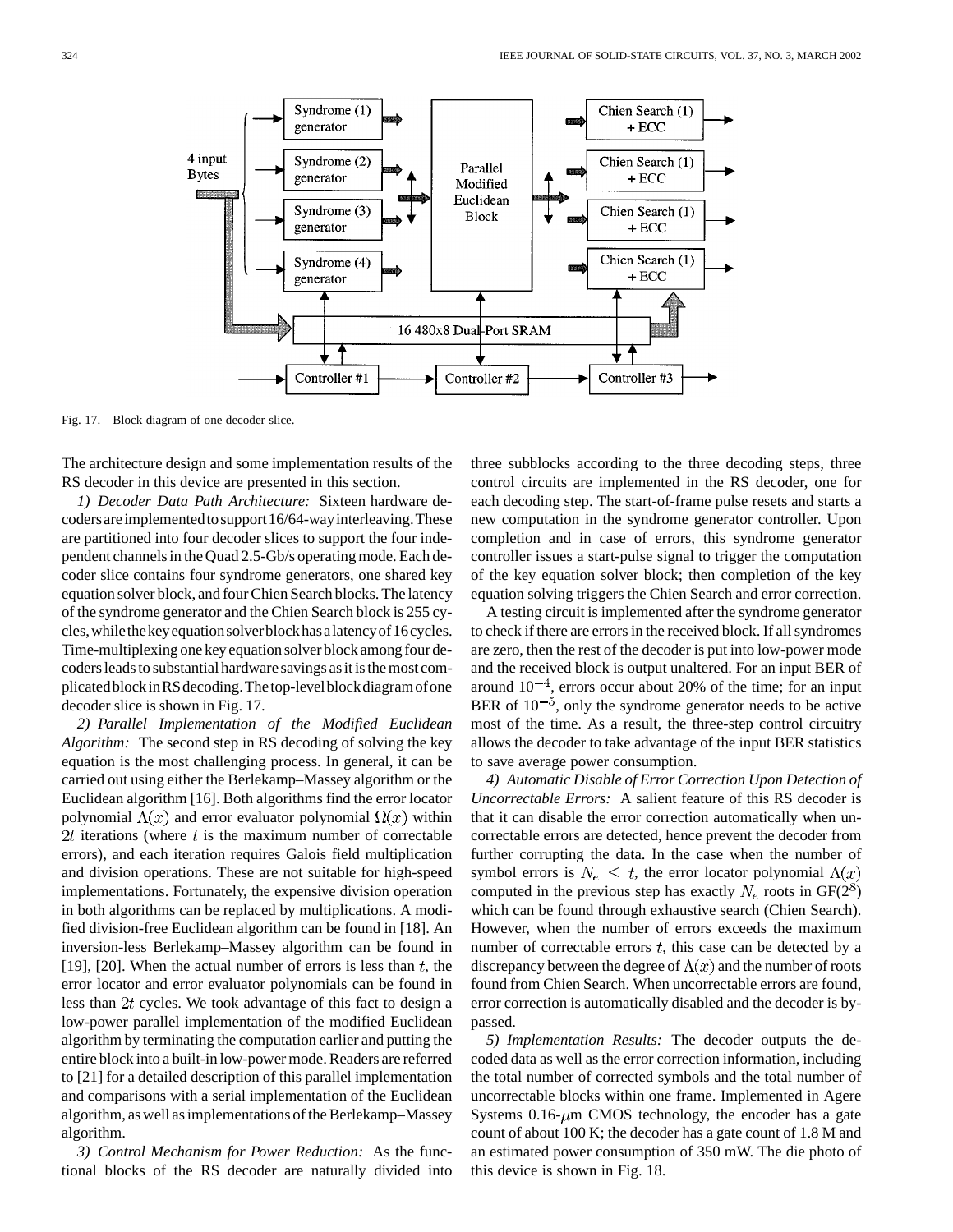

Fig. 18. TFEC—10-Gb/s FEC die photo.

## *D. Future FEC*

*1) Higher Performance Codes:* For optical communication systems with a bit rate of 10 Gb/s and beyond, more powerful FEC codes with larger coding gain and relatively low overhead are desirable. Some possible candidate codes include, but are not limited to, concatenated Reed–Solomon codes [22] and block turbo codes [23]. Fig. 19 shows the performance of these codes and their distance from the Shannon limit. As can be seen, the concatenated RS code has 1–2 dB additional coding gain; and the block turbo code can add around 5-dB gain in addition to the 5.5-dB coding gain of the RS(255, 239) code.

*2) Block Turbo Codes:* Product codes are serially concatenated codes of two or more dimensions. Turbo product codes or block turbo codes (BTC) are product codes decoded with a turbo decoding process. A commonly used two-dimensional (2-D) product code is shown in Fig. 20. Each row is a systematic code  $(n_1, k_1, d_1)$  and each column is a systematic code  $(n_2, k_2, d_2)$ . The component error correction codes are usually algebraic codes such as BCH or Reed–Solomon codes. Each information bit is thus protected by two independent codes and will be checked twice or have more than one opportunity to be corrected. Interleaved product codes have traditionally been used in applications where long burst errors are common and high coding gain is required, such as in CD-ROMs.

Traditional product codes use an iterative decoding process—hard decisions are sent to the decoder and decoding is done by rows and then by columns and then iteratively. An uncorrectable bit error, in one dimension, can be—quite possibly—corrected by the other dimension. A product code is thus much more powerful than its component codes. The minimum Hamming distance of a product code is  $d_1 * d_2$ , where  $d_1$ and  $d_2$  are the minimum Hamming distances of the component codes [23]. A turbo decoding process for product codes with soft decisions was first proposed by Pyndiah [23]. In this



Fig. 19. Block turbo code performances for different component codes.



Fig. 20. A 2-D product code.

decoding technique, the decoder takes soft inputs and generates soft outputs containing reliability information or log–likelihood ratio (LLR) defined as  $\log[P(d = +1|x)/P(d = -1|x)]$ ), where  $d$  is a symbol, and  $x$  is the observation (soft value). The increased knowledge gained from the decoding is referred to as "extrinsic" information and is fed back to the decoder. Initially no *a priori* knowledge is given and the LLRs are therefore initialized to 0 [since  $p(d = 0) = p(d = 1) = 0.5$ ]. However, through iterative decoding and LLR updates,  $[p(d = 0), p(d = 1)]$  will hopefully approach either [0, 1] or [1, 0]. The number of iterations required is usually fairly small, around 4 to 6 [23], [24].

Each decoding iteration consists of sequential soft decision decoding of rows followed by soft decision decoding of columns. This step in turn is followed by another iteration of sequential horizontal and vertical decoding. Since conventional BCH decoding is based on hard decision decoding, Pyndiah suggested to allow for soft decision decoding by using the following simple search procedure:  $p$  least reliable bits are first chosen in a code word to form  $2^p$  possible test error patterns. Each test pattern is then corrected using a standard one-dimensional hard-decision BCH decoder. The corrected results are stored and the best (with the minimum Euclidean distance to the received vector) is chosen as the output code word, and used to compute new LLR information.

BTCs have the potential to achieve a performance close to the Shannon limit. Because of the power of turbo iterative decoding and the complexity involved, the component codes of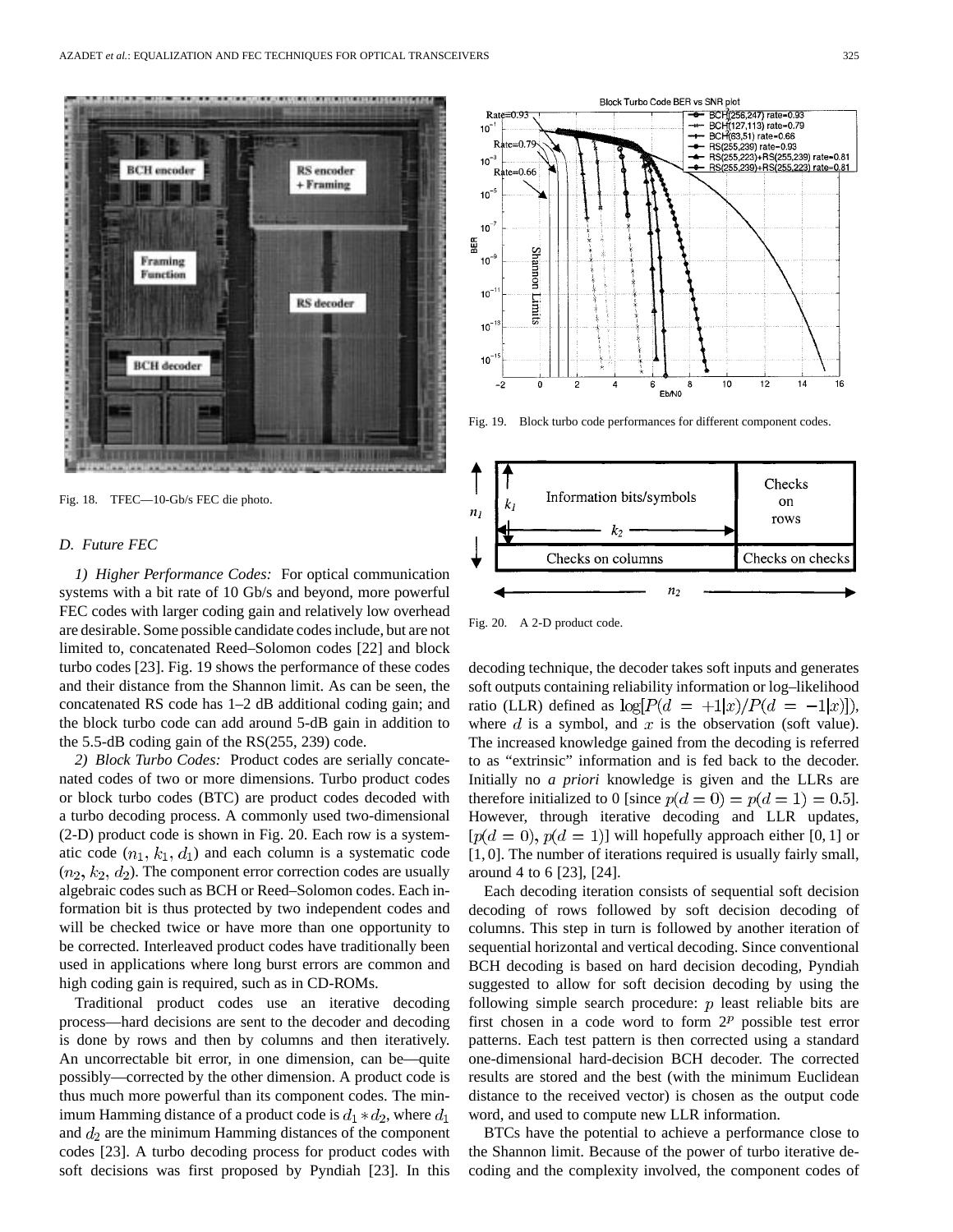BTCs are usually chosen to be simple codes. The performance of BTCs with component codes of BCH(256, 247), BCH(127, 113), and BCH(63, 51) are shown in Fig. 19. Their performances are very similar to other turbo codes and are relatively close to the Shannon limit. As a comparison point, Fig. 19 also shows the performance of RS(255, 239) and its two variants of concatenation with RS(255, 223) (RS1 + RS2 designates RS1 is the inner code and RS2 is the outer code). Unlike other high-performance codes (e.g., low-density parity check codes), BTCs are very regular and thus lead to regular architectures. Furthermore, the component codes of BTCs are usually very simple and use simple decoding procedures. These properties make BTC a good candidate for future high-speed optical systems.

## V. CONCLUSION

With extremely rapid scaling of capacity in optical networks, the number of optical wavelengths (as well as the bit rate per wavelength) has dramatically increased; so have impairments in the optical channel. It has become necessary to compensate impairments such as PMD and chromatic dispersion. Recently system-level electrical compensation circuits have been reported for 10-Gb/s PMD compensation. In this paper, we described integrated analog and DSP-based implementation techniques for compensating dispersion. In order to relax SNR requirements, it has also become necessary to implement complex FEC schemes at rates in excess of 10 Gb/s. After an architectural overview of a Reed–Solomon code used in 10-Gb/s optical systems and a reference VLSI design, we presented a performance comparison of several candidate codes such as concatenated RS codes and BTCs, for use in next-generation optical networks.

#### ACKNOWLEDGMENT

The authors wish to thank S. Hunsche and T. Woodward of Lucent Technologies for providing them with lab data of multimode fiber impulse responses and measured output waveforms, Z. Yu for help with MMF equalization simulations, and A. Healey from Agere Systems for help with the fiber equalizer test setup and measurements.

#### **REFERENCES**

- [1] K. Azadet, E. Haratsch, H. Kim, F. Saibi, J. Saunders, M. Shaffer, L. Song, and M. Yu, "DSP techniques for optical transceivers," in *Proc. CICC 2001*, May 2001, pp. 281–288.
- [2] C. R. Giles and M. Spector, "The wavelength add/drop multiplexer for light-wave communication networks," *Bell Labs Tech. J.*, pp. 207–229, Jan.-Mar. 1999.
- [3] R. Ryf et al., "1296-port MEMS transparent optical cross-connect with 2.07 Petabit/s switch capacity," in *Proc. Optical Fiber Communication Conf. (OFC)*, 2001, pp. PD28\_1–PD28\_3.
- [4] D. T. Neilson *et al.*, "Fully provisioned  $112 \times 112$  micro-mechanical optical cross-connect with 35.8Tb/s demonstrated capacity," in *Proc. Optical Fiber Communication Conf. (OFC)*, 2000, pp. 202–204.
- [5] J. Refi, "Optical fibers for optical networking," *Bell Labs Tech. J.*, pp. 246–261, Jan.-Mar. 1999.
- [6] I. P. Kaminow and T. L. Koch, *Optical Fiber Telecommunications IIIA*. New York: Academic, 1997.
- [7] G. Foschini and C. Poole, "Statistical theory of polarization dispersion in single mode fiber," *J. Lightwave Technol.*, vol. 9, pp. 1439–1456, Nov. 1991.
- [8] B. L. Kasper, "Equalization of multi-mode optical fiber systems," *Bell Syst. Tech. J.*, pp. 1367–1388, Dec. 1982.
- [9] G. L. Frazer, M. W. Goodwin, K. E. Leonard, J. P. Moffatt, and F. Zhang, "Static and dynamic performance of an adaptive receiver for 10 Gbps optical transmission," in *Proc. Eur. Conf. Optical Communication (ECOC)*, 2000, pp. 113–114.
- [10] H. Bulow, F. Buchali, and G. Thielecke, "Electronically enhanced optical PMD compensation," in *Proc. Eur. Conf. Optical Communication (ECOC)*, 2000, pp. 39–40.
- [11] H. Bulow, W. Baumert, F. Buchali, and W. Keubart, "Adaptation of an electronic PMD mitigator by maximization of the eye opening," in *Proc. Eur. Conf. Optical Communication (ECOC)*, 2000, pp. 209–210.
- [12] M. Yu and K. Azadet, "An arbitrarily fast block processing architecture for decision feedback equalizers," in *Proc. VLSI Technology Systems and Applications Conf.*, 1999, pp. 175–178.
- [13] G. Fettweis and H. Meyr, "High-speed parallel Viterbi decoding, algorithm and VLSI architecture," *IEEE Commun. Mag.*, vol. 29, pp. 46–55, May 1991.
- [14] H. Dawid, G. Fettweis, and H. Meyr, "A CMOS IC for Gb/s Viterbi decoding: System design and VLSI implementation," *IEEE Trans. VLSI Syst.*, vol. 4, pp. 17–31, Mar. 1996.
- [15] P. Black and T. Meng, "A 1-Gb/s, four-state, sliding block Viterbi decoder," *IEEE J. Solid-State Circuits*, vol. 32, pp. 797–805, June 1997.
- [16] R. E. Blahut, *Theory and Practice of Error Control Codes*. Boston, MA: Addison-Wesley, 1984.
- [17] International Telecommunication Union, Telecommunication Standardization Sector, "Forward error correction for submarine systems,", Tech. Recommendation G.975.
- [18] H. M. Shao, T. K. Truong, L. J. Deutsch, J. H. Yuen, and I. S. Reed, "VLSI design of a pipeline Reed–Solomon decoder," *IEEE Trans. Computers*, vol. C-34, pp. 393–403, May 1985.
- [19] Y. R. Shayan and T. Le-Ngoc, "Modified time-domain algorithm for decoding Reed–Solomon codes," *IEEE Trans. Commun.*, vol. 41, pp. 1036–1038, July 1993.
- [20] L. Song and K. K. Parhi, "Low-energy software Reed–Solomon codecs using specialized finite field datapath and division-free Berlekamp–Massey algorithm," in *Proc. IEEE Int. Symp. Circuits Systems*, Orlando, FL, May 1999.
- [21] L. Song, "An efficient architecture for implementing the modified Euclidean algorithm," in *Proc. 9th NASA Symp. VLSI Design*, Nov. 2000, pp. 4.1.1–4.1.10.
- [22] O. Ait Sab *et al.*, "Concatenated forward error correction schemes for long-haul DWDM optical transmission systems," in *Proc. Eur. Conf. Optical Communication (ECOC)*, 1999, pp. II–290.
- [23] R. M. Pyndiah, "Near optimum decoding of product codes," *IEEE Trans. Commun.*, vol. 46, pp. 1003–1010, Aug. 1998.
- [24] B. Sklar, "A primer on turbo code concepts," *IEEE Commun. Mag.*, vol. 29, pp. 94–102, Dec. 1997.



**Kamran Azadet** (S'92–A'94) was born in Paris, France, in 1966. He received the engineering degree from Ecole Centrale de Lyon in 1990 and the Ph.D. degree from ENST Paris in 1994.

From 1990 to 1994, he was a Research Engineer with Matra MHS in Saint Quentin en Yvelines, France, where he was involved in the design of video filters for acquisition systems. Since 1994, he has been with Bell Laboratories, Holmdel, NJ, where he worked in the area of color digital CMOS cameras, and high speed transceivers. He is currently Director

of the High-Speed Communications VLSI Research Department of Agere Systems in Holmdel, NJ.

Dr. Azadet was a co-recepient of the 1998 IEEE JOURNAL OF SOLID-STATE CIRCUITS Best Paper Award for a paper on a color digital CMOS camera. He is currently serving in the committees of the IEEE Symposium on VLSI circuits and the VLSI-TSA conference in Taiwan, and has been an Associate Editor of the IEEE TRANSACTIONS ON CIRCUITS AND SYSTEMS. He was a Member of the IEEE 802.3ab Gigabit Ethernet 1000BASE-T standard, and was more recently a Member of the IEEE Ethernet high-speed study group 10-Gigabit Ethernet.